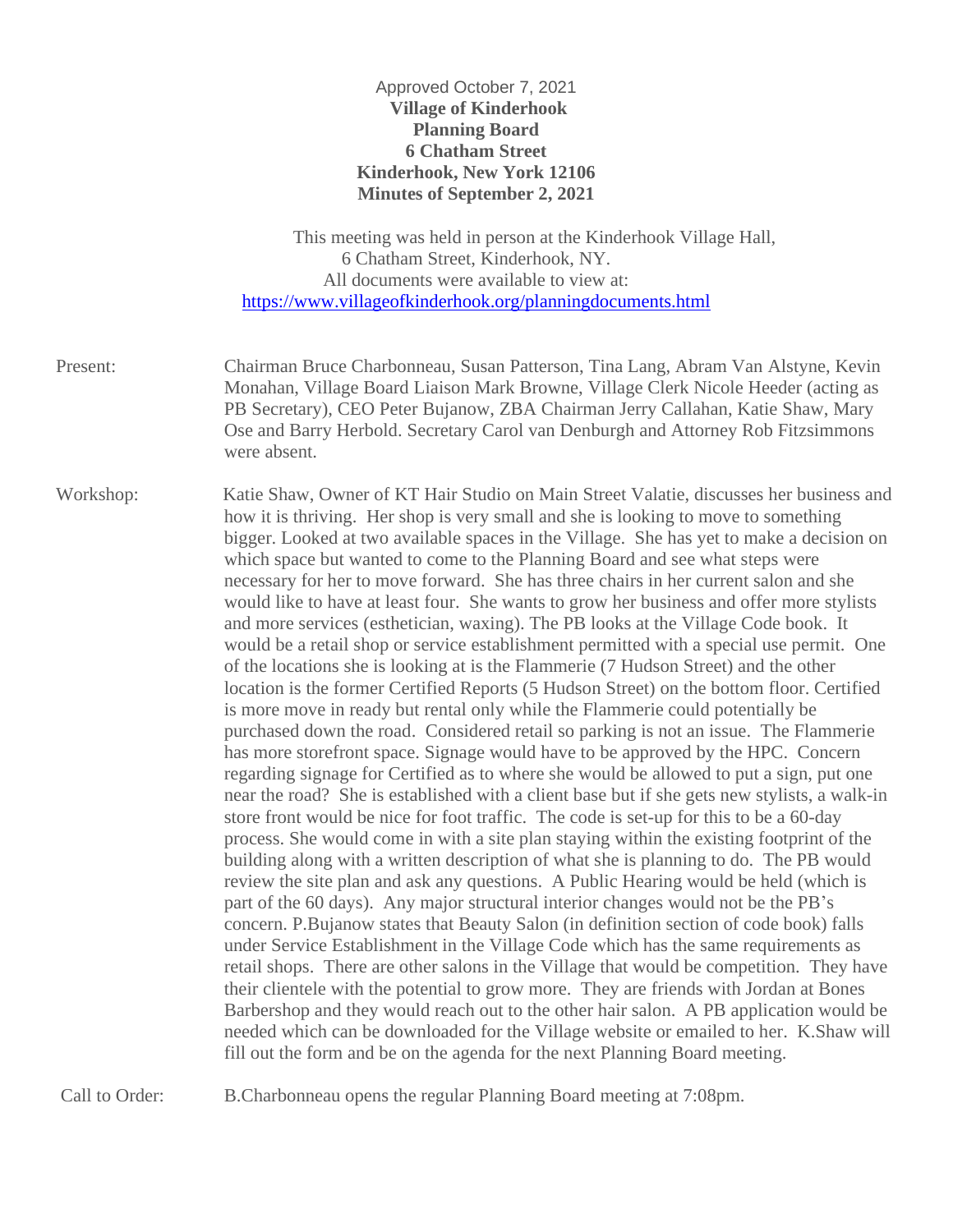Minutes: A.Van Alstyne motions to approve the Planning Board minutes of August 5, 2021. K.Monahan seconds; all in favor.

- Funds Remaining: \$2694.65
- Correspondence: NONE

Old Business: Trustee M.Browne – Establishing the position of Alternate for the Planning Board. Apologizes for the delay as he had other Boards who also wanted this alternate position added (Rec Commission, HPC, ZBA). Hopes to have a consolidation of this then a Public Hearing so by the second week of October, we will have established alternates for all of the Boards. Then we will do recruiting to get alternates for all of the boards. T.Lang asks about the process which would be a recommendation by each board to the Village Board for an appointment. B.Charbonneau states the alternate is a good idea but have to be careful if he/he has to be at every meeting, when do they vote. Alternate would be allowed to ask questions but they can't vote unless they are moved up to make a quorum or if the Board is missing one person. Alternate would have to be moved up each time you wanted/needed to move them up. One alternate per board, not an extra member. The same person should not be an alternate for more than one board due to conflict of interest. Alternate would need to attend all meetings to assist and be brought up to speed to be a voting member if necessary.

> Open meetings law is once again allowing remote meetings for municipalities. The Village Board has not yet decided if we will go back to that format. Can we offer a mixed format of live and zoom? Very difficult to manage.

New Business: Advisory opinion discussion on ZBA application for Area Variance at 30 Rothermel Lane, B.Herbold, Lot#43.20-1-83.200. J.Callahan, Chair of the ZBA, states that the Code requires the ZBA to send to the PB 10 days prior to the meeting, any application that is received. If the PB does not act upon it, it is considered an affirmative Advisory Opinion. B.Herbold is requesting a front and rear yard variance to build at 30 Rothermel Lane to build a house. This is the empty lot on the left on Rothermel Lane where the trees were recently taken down. The lot is adjacent to B.Herbold's property, not attached so this is not a subdivision of property. This vacant lot overlooks B.Herbold's property and swimming pool so he purchased this lot to maintain privacy. Code calls for a rear yard setback of 50' minimum. B.Herbold is requesting that be changed to 25' so he can place the house further back on the property. Code also requires a 50' maximum setback from the street. He is requesting that be increased to 70'. The side yards do not change. A circular driveway will be proposed for the front. This will be further back than the houses already on the street but not the shop (C&E Rothermel) across the street. The lot is wider than it is deeper. The property is in the HPC district and he is willing to conform with certain restrictions on architectural style. A detached garage could be accommodated in the future.

> B.Charbonneau makes a motion to advise the ZBA that the PB has no objection to the proposed Area Variance, K.Monahan seconds, all in favor.

K.Monahan asks M.Browne if the alternate would automatically move up if a member of the PB stepped down. No, the position still would need to be appointed by the Village